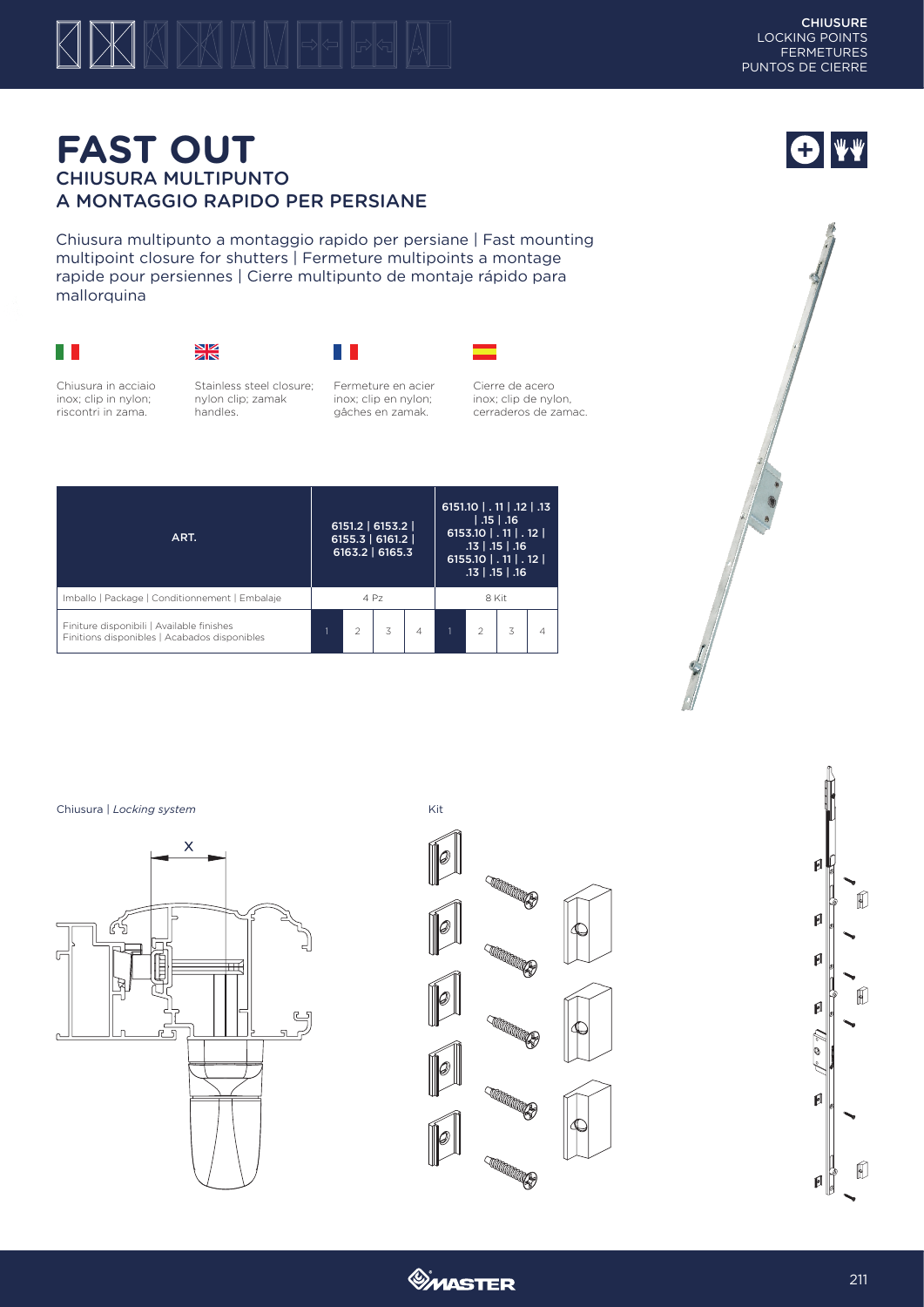

| <b>ART</b> | <b>LUNGHEZZA</b> | <b>H MANIGLIA</b>    | H MINIMA ANTA              | $X$ (ENTRATA) |  |
|------------|------------------|----------------------|----------------------------|---------------|--|
|            | <b>LENGHT</b>    | <b>HANDLE HEIGHT</b> | <b>SASH MINIMUM HEIGHT</b> | X (BACKSET)   |  |
| 6151.2     | 600 mm           | 250 mm               | 750 mm                     | 30 mm         |  |
| 6153.2     | 1000 mm          | 260 mm               | 1150 mm                    | 30 mm         |  |
| 6155.3     | 1600 mm          | 800 mm               | 1750 mm                    | 30 mm         |  |
| 6161.2     | 600 mm           | 250 mm               | 750 mm                     | 35 mm         |  |
| 6163.2     | 1000 mm          | 260 mm               | 1150 mm                    | 35 mm         |  |
| 6165.3     | 1600 mm          | 800 mm               | 1750 mm                    | 35 mm         |  |



┪